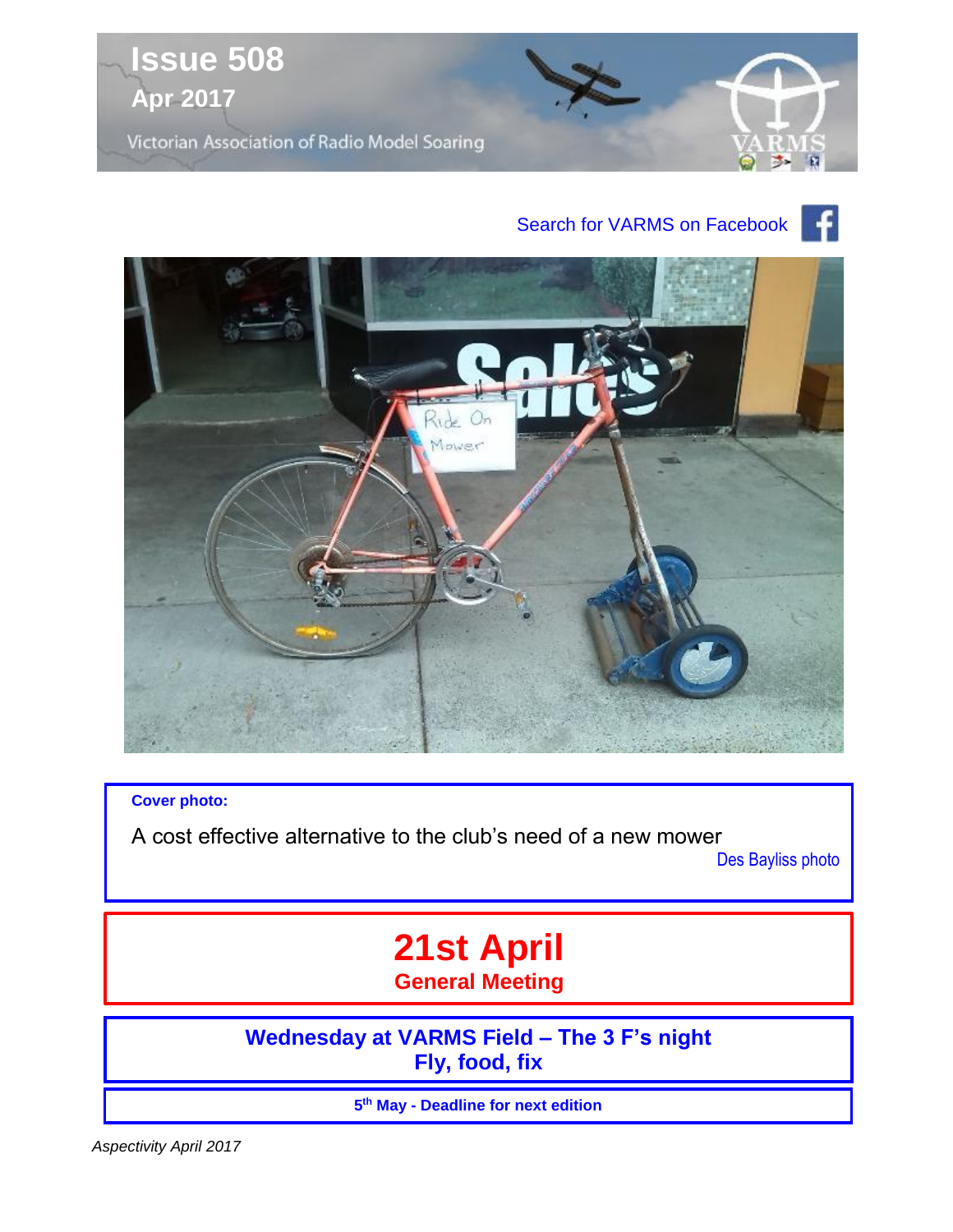## **President's report Collyer College Collyer**



Well hasn't the weather been nice, although it cooled down some when daylight saving ended.

### **Please note that due to our meeting night being Good Friday, the April General Meeting has been held over for a week. Now on Friday 21st... Same time.... Same place.**

The biggest subject we are hearing about at the moment is membership fees, bought about because our new committee from last year are attempting to simplifying things, while still ticking all the box's (not an easy task). Let me say that the "year" isn't any different to other years. It runs July to June and VARMS close our books in May. By asking our members to pay a month early has some significant advantages. It gives the Treasure a month to do his final account for the year, it gets our moneys into MAAA/VMAA early and avoids the queue, it gets our badges done before the queue and on the home front it insures that our members are financial for the AGM. And the cost to members.... 1/12 of maybe 3% of around \$200. You do the math.

So, humour us, pay early, and don't forget to fill in a membership form:

[http://varms.org.au/wp-content/uploads/2017/03/VARMS\\_Membership\\_Form\\_2017-2018.pdf](http://varms.org.au/wp-content/uploads/2017/03/VARMS_Membership_Form_2017-2018.pdf)

or use the one included in Aspectivity. It's important to have the form and the money for John to match up. He already has 5 unmatched cheques and 3 unpaid forms.

On a similar vein, the letter some got about wings is because our data base does not match the MAAA data base. I have no idea how this came about, but this is how we are trying to fix it. Please help if you can.

Climbing down from the soap box….

Sandown display went well; thanks to Geoff Hearn, Geoff Glover, Russell Pearce and Thomas Tan. Good PR for VARMS

The field is looking good at present, especially for the end of summer. Don't forget the ANZAC day event "Warbirds over Wantirna", the ALES comps coming up the VMAA Trophy. We are looking for a few flyers. Some spectators/supporters would be nice, it's always an entertaining day.

I had a fly at Glenfern Rd the other day. Still a great place close to home for slope soaring, I must get there more often.

That's enough from me, just remember.... The April general meeting is **NOT ON GOOD FRIDAY'**

Please send articles & photos for publication to **editor@VARMS.org.au**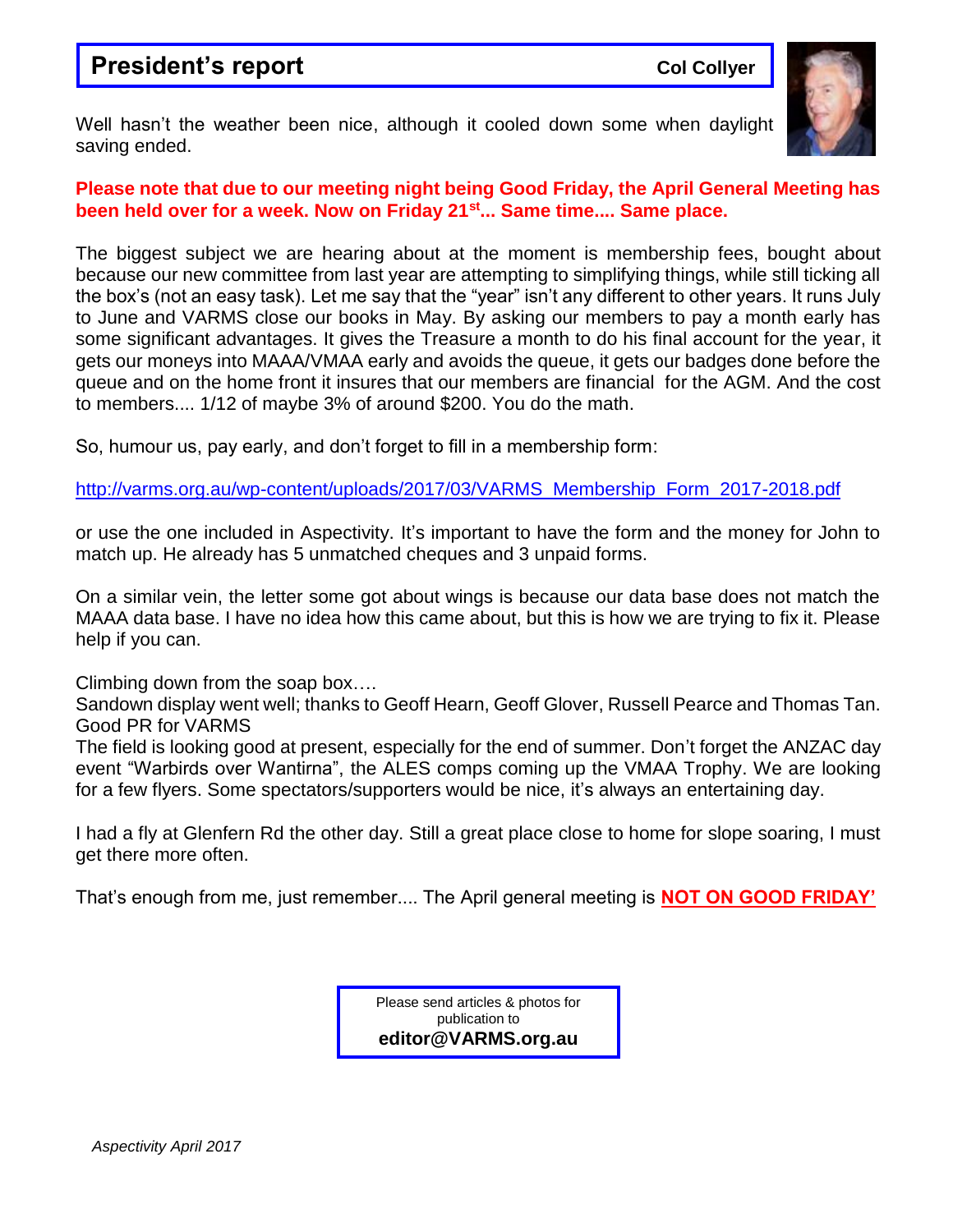## **March General Meeting minutes**

| Members present:                | 40 approx                                                  |            |          |  |  |  |  |
|---------------------------------|------------------------------------------------------------|------------|----------|--|--|--|--|
| Apologies:                      | B. Spencer, D. Anderson, P. Eagles, G. Sullivan, L. Rodman |            |          |  |  |  |  |
| Visitors/New members:           | <b>Hugh Gurney</b>                                         |            |          |  |  |  |  |
| Minutes of the previous meeting | Accepted                                                   | R. Kassell | Seconded |  |  |  |  |

Matters arising: Nil

### **Treasurer**

John Cott asked for a volunteer to help with treasurer duties To date \$24,600, \$6169 expenses NAB account closed Must use new membership form (as included in Aspectivity) Invoices will be sent in April, mainly via email.

### **Registrar**

New form asks for 'next of kin' contact number/s. This is for emergency use only.

### **General Business**

- Sandown Display setup today
- Air display on Sunday
- Good publicity
- Wings over Wantirna
- Senior Festival October
- VMAA Trophy, need one more volunteer
- Volunteer needed for clothing
- Alan Mayhew Electric Flight Association raffle. \$10 per ticket, 1<sup>st</sup> prize is a \$2800 plane
- Anthony Peate Wangaratta Aerotow this weekend

### **Training**

12 students

### **ALES Comp**

12 pilots but windy. 1<sup>st</sup> Alan Mayhew, 2<sup>nd</sup> Bob Wilson (visitor) 3<sup>rd</sup> Zednick

### **Foamy Comp**

Last one for this season. 3 way mid-air. 1<sup>st</sup> Col Collyer, 2<sup>nd</sup> Alan Mayhew, 3<sup>rd</sup> Russell Pearce

R. Savage – Weather Station at club house. Request for show of enthusiasm. Rough cost \$200 capitol, recurring \$50 - \$60 month (guess). In favour 16, against 13. Raffle drawn

Alan Mayhew gave a presentation re thermal catching early near ground. Discussion included wind vectors and tem changes

Supper

Please send articles & photos for publication to **editor@VARMS.org.au**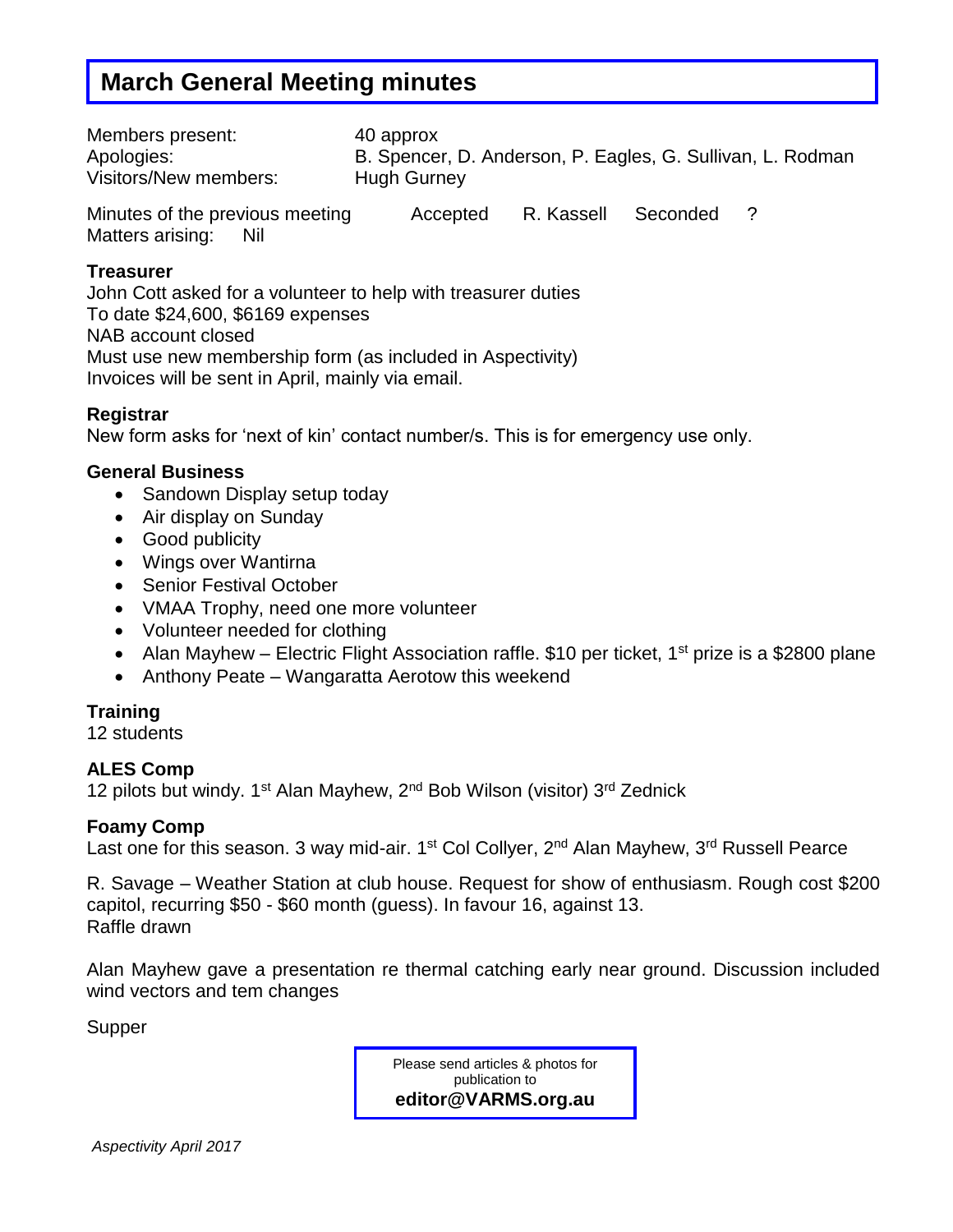## **Taranis workshop** *Daniel Malcman*

It has been over two years since our last Taranis workshop and a number of new Taranis owners have been added to our midst.

At the same time I think a refresher workshop would also be beneficial to existing Taranis owners.

The first in the series will be a refresher covering OpenTx fundamentals and mixing examples, which will be held on Friday the 5th of May 2017 in the VARMS club room.

The following session will presented by Tim Stewart, who will systematically take us on a journey of "How To Program your Taranis" based on the fabulous material published on his web page *www.rcadev.info* this will again be held in the VARMS club room on Friday the 19th of May 2017.



The workshop is aimed at anyone who may be interested in learning or to sharpen their skills with the 'Taranis' Open Tx radio operating system.

It is also open to non VARMS members.

| <b>Flying Event Calendar</b> |                     |                           |                     |  |  |
|------------------------------|---------------------|---------------------------|---------------------|--|--|
| <b>Name</b>                  | <b>Further Info</b> |                           |                     |  |  |
| Aerotow                      | 14-17/4/17          | <b>Jerilderie</b>         | VARMS.org.au        |  |  |
| <b>General Meeting</b>       | 21/4/17             | <b>VARMS Glider Field</b> | <b>VARMS.org.au</b> |  |  |
| <b>ALES</b>                  | 22/4/17             | <b>VARMS Glider Field</b> | VARMS.org.au        |  |  |
| <b>VARMS Training</b>        | 23/4/17             | <b>VARMS Glider Field</b> | <b>VARMS.org.au</b> |  |  |
| <b>AEFA Meeting</b>          | 27/4/17             | <b>VARMS Glider Field</b> | aefanet.com/        |  |  |
| Warbirds over Wantirnal      | 25/4/17             | <b>VARMS Glider Field</b> | <b>VARMS.org.au</b> |  |  |
| <b>VMAA Trophy</b>           | 29-30/4/17          | <b>Darraweit Guim</b>     | vmaa.com.au         |  |  |
| F3K #8                       | 30/4/17             | Longwood                  | rcga.org.au         |  |  |
| <b>VARMS Training</b>        | 7/5/17              | <b>VARMS Glider Field</b> | <b>VARMS.org.au</b> |  |  |
| <b>F5J &amp; ALES</b>        | 7/5/17              | <b>VARMS Glider Field</b> | VARMS.org.au        |  |  |
| <b>General Meeting</b>       | 12/5/17             | <b>VARMS Glider Field</b> | VARMS.org.au        |  |  |

# **21st April General Meeting**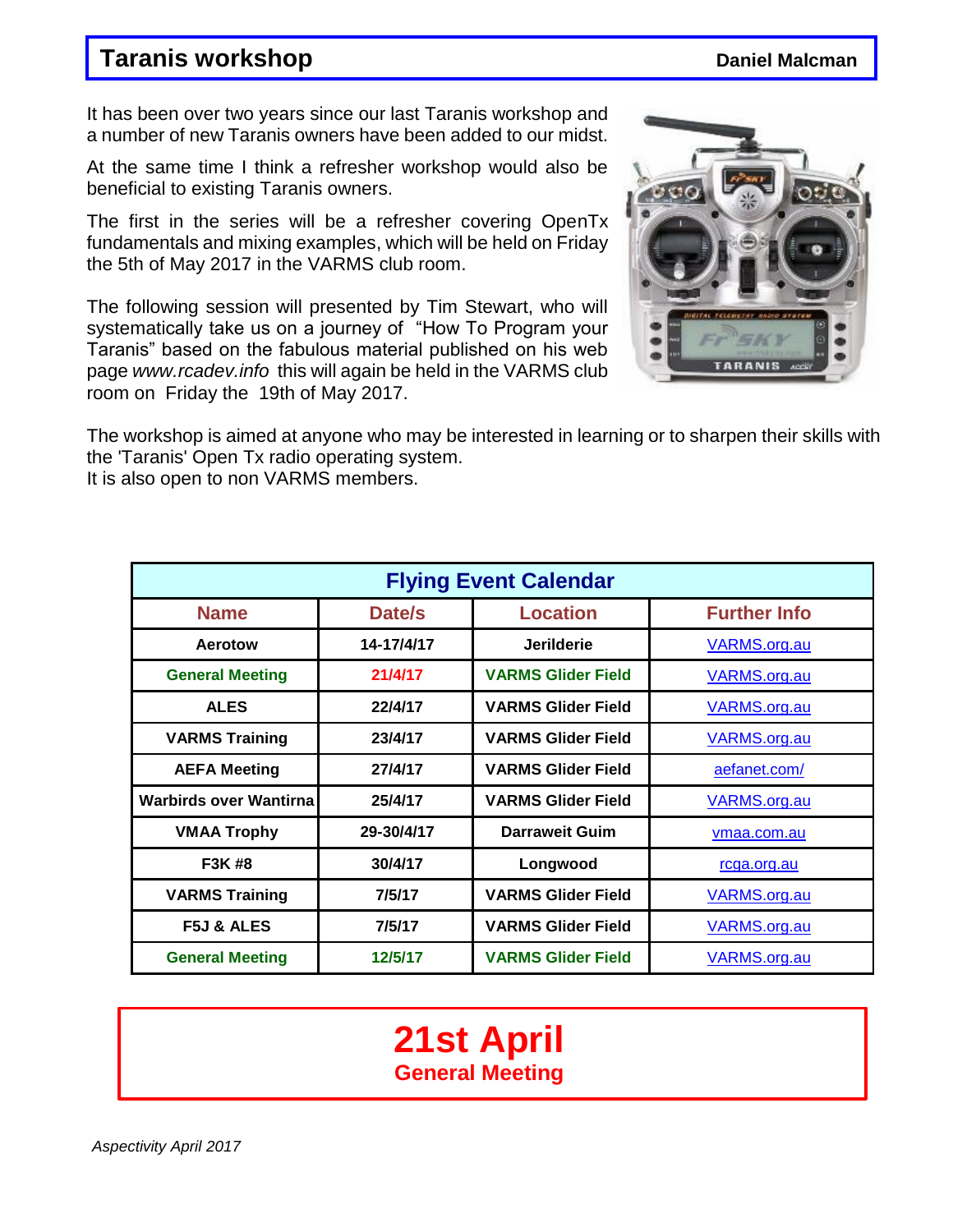## **The delights of slope soaring The delights of slope soaring Ross Armstrong**

This article is for newer members who haven't yet tasted the delights of slope soaring

### **What is slope soaring?**

When the wind blows in the right direction onto a hill, sand dune, ridge or cliff it flows *up* the slope and creates an updraft of air, just like a thermal. The result is *endless* lift for your glider as shown below.



This means you can fly *for hours* until your thumbs, eyes, brain or neck give out and you *never have to turn your motor on.* Full size gliders, hang gliders and birds all slope soar so why not join them?

### **What type of plane can you fly on the slope?**

Pretty well anything can be flown on the slope. If the wind's not too strong your Radian or similar 2m thermal ship is fine. When the wind gets stronger you need something a bit more agile and manoeuvrable (ailerons and flaps are handy) and maybe something a bit smaller, stronger and heavier. Then again, I've had my old Prelude up in near gales without a problem.

There are lots of ships around designed primarily for the slope. On a windy day things can happen very quickly and it's good to have something that's very manoeuvrable and/or able to take a lot of abuse. A foamy flying wing like a Zagi (powered or not) is great on the slope.

Old jungle saying: '*Thermal ships are built to fly but slope models are built to crash'* It's may be fair to say any flat field glider can be flown on the slope but not all slope gliders can be flown on the flat.

## **Why go slope soaring?**

- It's great fun. A day out with a few fellow slopies is a good day out.
- It's a great way to improve your flying skills, learn aerobatics and fly a wider range of planes.
- Slopes sites are usually very scenic and nice places to be.
- Because you're up so high and if the conditions are right thermalling can be awesome. If you hit a thermal and decide to go with it, it's usually big, fat and definitely wants to party.
- You can fly more often and in lots more places. As Dave Thornburg says, *'if it's too windy to fly thermal it's almost definitely a good time to go slope soaring'*

## **Where can you fly slope?**

There's lots of places to fly and these are listed in the *VARMS Flying Site Guide* given to new members. '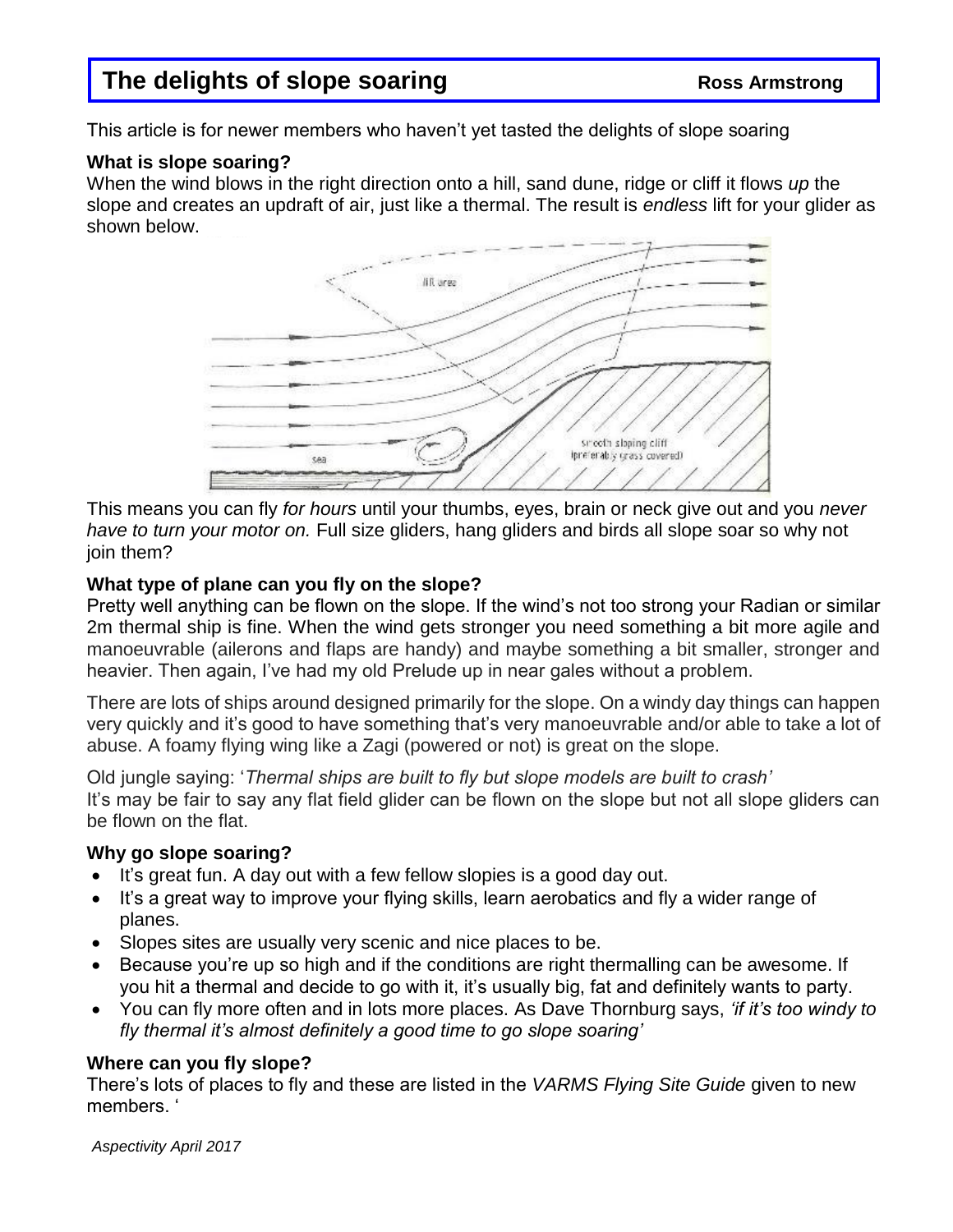There's also an online guide to sites: [http://www.slopesoaring.com.au](http://www.slopesoaring.com.au/) , but some of these are a bit iffy because they're near busy roads etc.

Favourite sites for VARMS members include Kilcunda (on the way to Wonthaggi), Hollowback Mountain outside Ballarat (one of the best sites), Camperdown lakes (also very good) and Glenfern Rd near Ferntree Gully.

*Slopes are very wind direction dependent and therefore the forecast wind determines the right slope for the day.*



Slopes are all different. The slope in the pic above is ideal: a nice flat unobstructed surface going way out from the bottom of the slope, good angle on the hill and a nice flat area behind at the top, preferably grassed.

The slopes below are good for flying but the landing areas at and behind the top make for exciting touchdowns because of the turbulence.



### **Comfort**

Most slope sites are well away from shops, toilets, taps, picnic areas etc so it's worth taking a few creature comforts like: a folding chair, plenty to drink, a thermos maybe and something to eat.

It can get pretty cold at times so warm and windproof clothing and solid footwear are handy.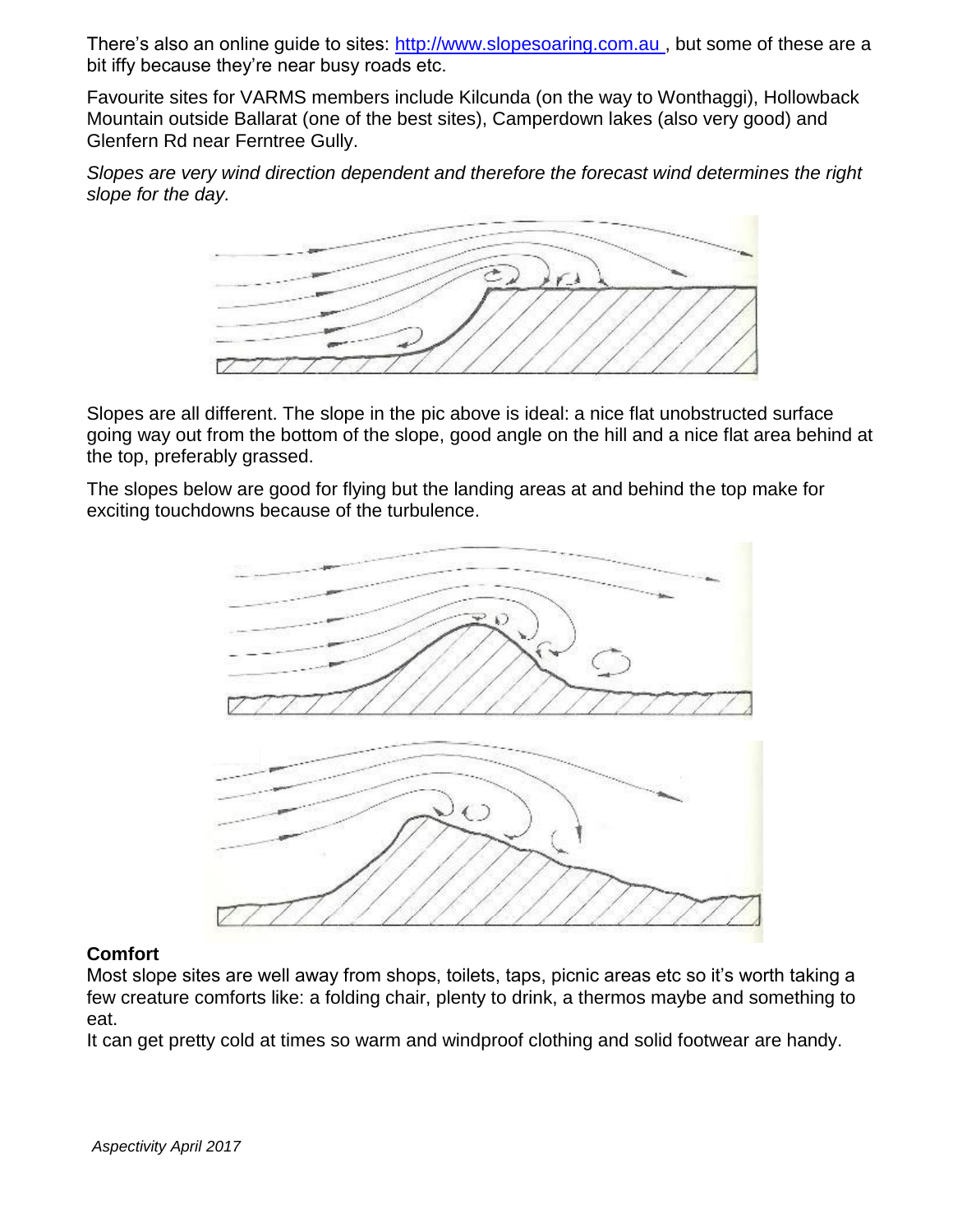### **Safety**

All the VARMS safety requirements apply to slope flying and then some. Gliders on the slope are usually flying *a lot* faster than at the VARMS field. A 1, 2 or 3kg or more ship belting along the slope at maybe 40 or 50 knots can do a lot of damage, so you need to know your flying limits and not be afraid to talk to anyone who's hooning around and putting you and others at risk,

The pics below are all *unpowered* slope gliders.



### **What next?**

The Club is now organizing **2 Slope Fun Days** each year and the dates will be on the Event Calendar. These events are a great way to see and try sloping. Ian Slack organises regular VARMS slope outings and sends out emails when these are on, so if you want to be on his mailing list contact Ian [ian@utah.com.au](mailto:ian@utah.com.au)

A lot of VARMS members are regular slopers and happy to help with advice etc. There's tons of stuff on the net - Googling *slope rc* or similar. YouTube has lots of great vids on all aspects of slope flying.

(PS Two books written by David Hughes I've found really helpful are *Radio Control Soaring* and *Radio control slope soaring*. They're both pretty old (70's, 80's) but still very useful. You can buy them second hand, just search on the net. All the diagrams above are from *Radio Control Soaring.* RC technology has changed a lot in 40 years but not aerodynamics and the physics of flight.)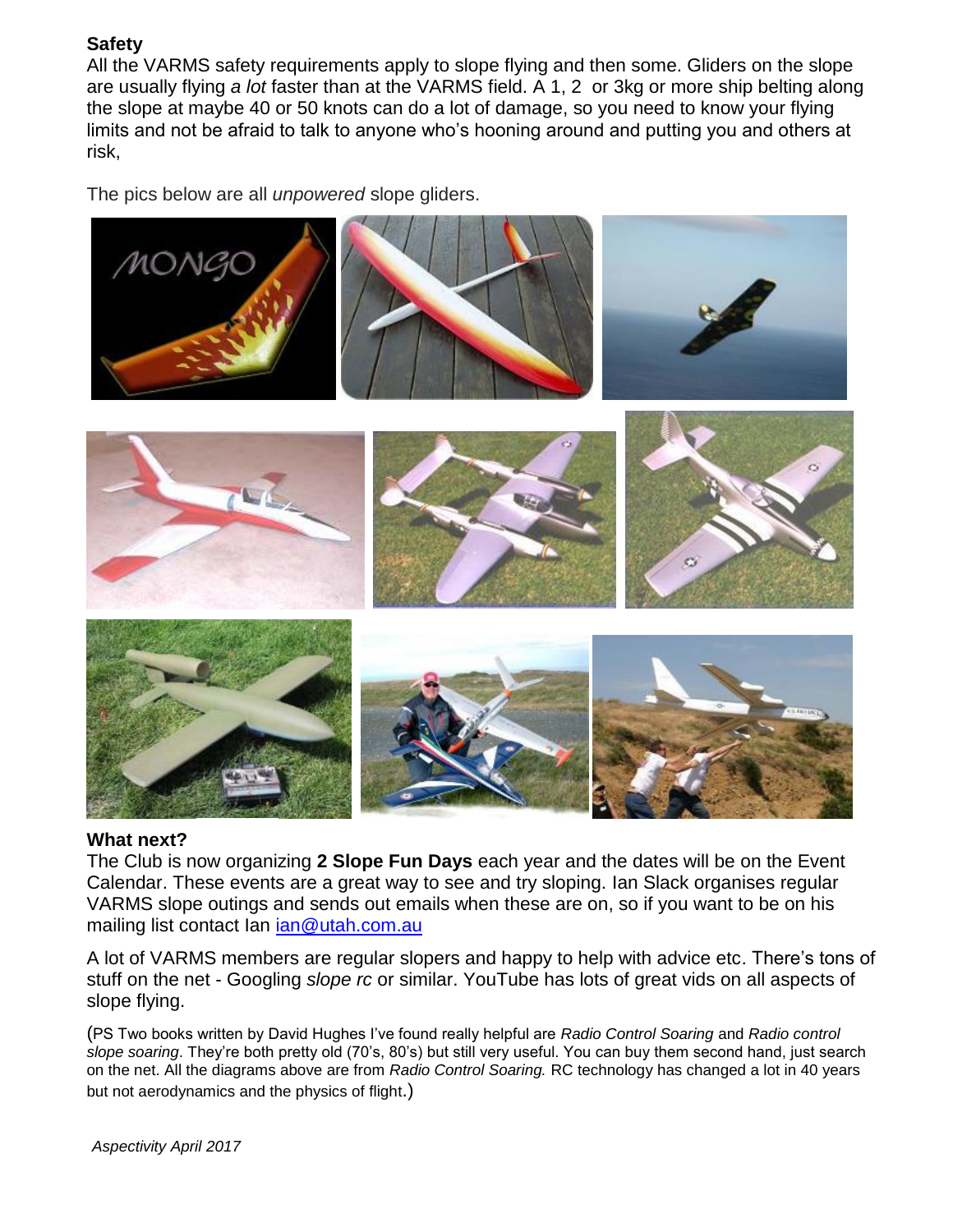## **VARMS Pre-meeting Foamie Comp 10/2/17** Geoff Hearn

This is the fourth such event that I have run since October 2016. As most members would be aware the competition is not listed on the events calendar because if weather conditions aren't suitable we don't get upset that the comp doesn't take place.

Bearing this in mind we have been extremely lucky as the weather on the evening of our monthly general meetings has allowed us to undertake our low profile competition.

My arrival at the field around 4:30pm found me with only one other club member in attendance and my initial thoughts were I might have a break from running the comp this month. However, over the next 90 minutes many members arrived and were prepared to participate.

We had an initial 9 entrants which reduced to seven when two entrants had to withdraw with technical difficulties.

Five rounds were run in a low stress manner amongst some light-hearted banter. One comment by Phil Eagles grabbed my attention when he cautioned Ron Hickman to be careful with his model as it might burn up on re-entry to the earths' atmosphere (Ron's 15 second motor runs with his Pixler launched him to great heights).

There were a couple of incidents, one being a mid-air collision at about 2 metres height whilst in the landing phase. Both model escaped unscathed and flew again in the next round. The second incident was when first time comp entrant who mistakenly started to fly someone elses model, with the result being that her Radian Pro spiraled into the ground causing substantial damage. Dianne feels she has learnt a valuable lesson, in that you must never take your eyes off your own model. Dianne wasn't the first to experience this and won't be the last. She assures me that repairs will start immediately and the model will be back in the air in no time.

| Entrant               | Model             | Rnd 1          | Rnd 2          | Rnd 3          | Rnd 4         | Rnd 5      | <b>Total</b> |
|-----------------------|-------------------|----------------|----------------|----------------|---------------|------------|--------------|
| <b>Phil Eagles</b>    | <b>MPX Solius</b> | 6              | 6              | 4              | 5             | 5          | 26           |
| <b>David Prattley</b> | Radian            | 3              | 5              |                |               | 4          | 23           |
| <b>Thomas Rawlins</b> | Radian            | Did not start  |                |                |               |            |              |
| <b>Kevin Fryer</b>    | Radian            | 4              | 3              |                | 3             | 2          | 13           |
| Roger Stevenson       | Radian            |                |                |                | Did not start |            |              |
| <b>Frank Neilson</b>  | Radian            |                |                | 3              | 2             |            | 8            |
| <b>Colin Collyer</b>  | Radian            | 5              | $\overline{4}$ | 6              |               | 6          | 28           |
| Ron Hickman           | Pixler            | ⇁              |                | 5              | 6             | 3          | 28           |
| <b>Dianne Rodgers</b> | Radian Pro        | $\overline{2}$ | 2              | $\overline{2}$ |               | <b>DNS</b> |              |

### **Round Winners Placings**

| <b>Ron Hickman</b>   | ∠ |
|----------------------|---|
| <b>Colin Collyer</b> | ∠ |
| David Prattley       |   |

| Ron Hickman |  | Colin Collyer | 28 |
|-------------|--|---------------|----|
|             |  |               |    |

- Physics 2 Ron Hickman 28
	- 2 Phil Eagles 26
	- 3 David Prattley 23
	- 4 Kevin Fryer 13
	- 5 frank Neilson 8
	- 6 Dianne Rodgers 7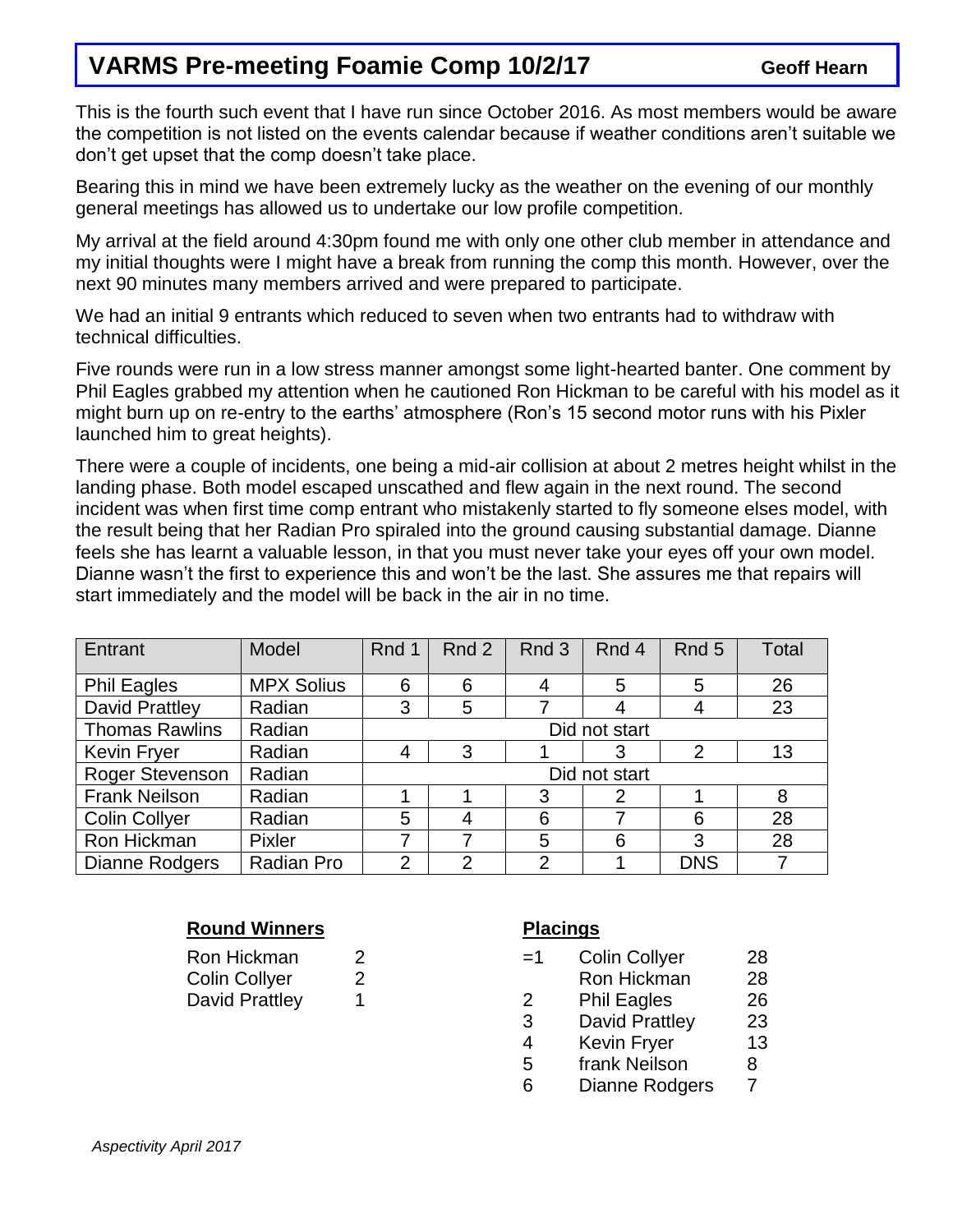## ALES 5th March 2017 Report **Bruce Clapperton**

www.GliderScore.com



### ALES 5 MAR 2017 - Overall Results [VARMS 5/03/2017]

| Rank            | <b>Name</b>              | <b>Score</b> | <b>Pcnt</b> | Raw<br><b>Score</b> | Rnd1   | Rnd <sub>2</sub> | Rnd3   | Rnd4   | Rnd <sub>5</sub> | Rnd6   |
|-----------------|--------------------------|--------------|-------------|---------------------|--------|------------------|--------|--------|------------------|--------|
| 1               | MAYHEW, Alan             | 5969.2       | 100.00      | 5969.2              | 1000.0 | 1000.0           | 984.8  | 993.6  | 990.8            | 1000.0 |
| 2               | <b>WILSON, Bob</b>       | 5784.9       | 96.91       | 5784.9              | 946.3  | 993.9            | 990.9  | 942.7  | 1000.0           | 911.1  |
| 3               | <b>BUSEK, Zdenek</b>     | 5657.0       | 94.77       | 5657.0              | 997.0  | 908.3            | 978.1  | 1000.0 | 874.5            | 899.1  |
| 4               | COLLYER, Colin           | 5610.1       | 93.98       | 5610.1              | 942.1  | 1000.0           | 1000.0 | 923.6  | 1000.0           | 744.4  |
| 5               | PEATE, Anthony           | 5587.7       | 93.61       | 5587.7              | 997.0  | 960.2            | 1000.0 | 905.8  | 996.9            | 727.8  |
| 6               | <b>TRONE, Geoff</b>      | 5121.1       | 85.79       | 5121.1              | 644.3  | 883.8            | 960.6  | 917.2  | 907.9            | 807.3  |
| 7               | PRATLEY, David           | 4871.4       | 81.61       | 4871.4              | 960.4  | 457.9            | 700.0  | 1000.0 | 753.1            | 1000.0 |
| 8               | RYAN, Gary               | 4798.1       | 80.38       | 4798.1              | 1000.0 | 504.7            | 800.0  | 936.2  | 957.2            | 600.0  |
| 9               | <b>EAGLES, Phil</b>      | 4450.7       | 74.56       | 4450.7              | 597.3  | 514.0            | 806.3  | 949.0  | 880.7            | 703.4  |
| 10              | <b>CLAPPERTON, Bruce</b> | 4394.3       | 73.62       | 4394.3              | 805.4  | 899.1            | 915.6  | 410.3  | 669.5            | 694.4  |
| 11              | KIRSCHENHUSER, Sep       | 4129.8       | 69.19       | 4129.8              | 698.0  | 386.3            | 921.9  | 607.9  | 749.0            | 766.7  |
| 12 <sup>2</sup> | TAN, Tom                 | 4087.3       | 68.47       | 4087.3              | 620.8  | 314.6            | 896.9  | 875.8  | 724.8            | 654.4  |



The Victorian section of the above Association now meets at the VARMS Clubroom on the 4th Thursday in every month, except December when there is no meeting. Starting time is around 8.00 pm. Supper is provided and friendly discussion follows. Attendance fee \$3.00 to cover costs.

The meeting takes the form of a "show and tell" with members, and others, bringing along their projects to present to the gathering. Also there may be discussion on technical matters related to electric models. There is normally a lot of experience amongst those present, so it is a good time to sort out any problems. Max Haysom 9801 3899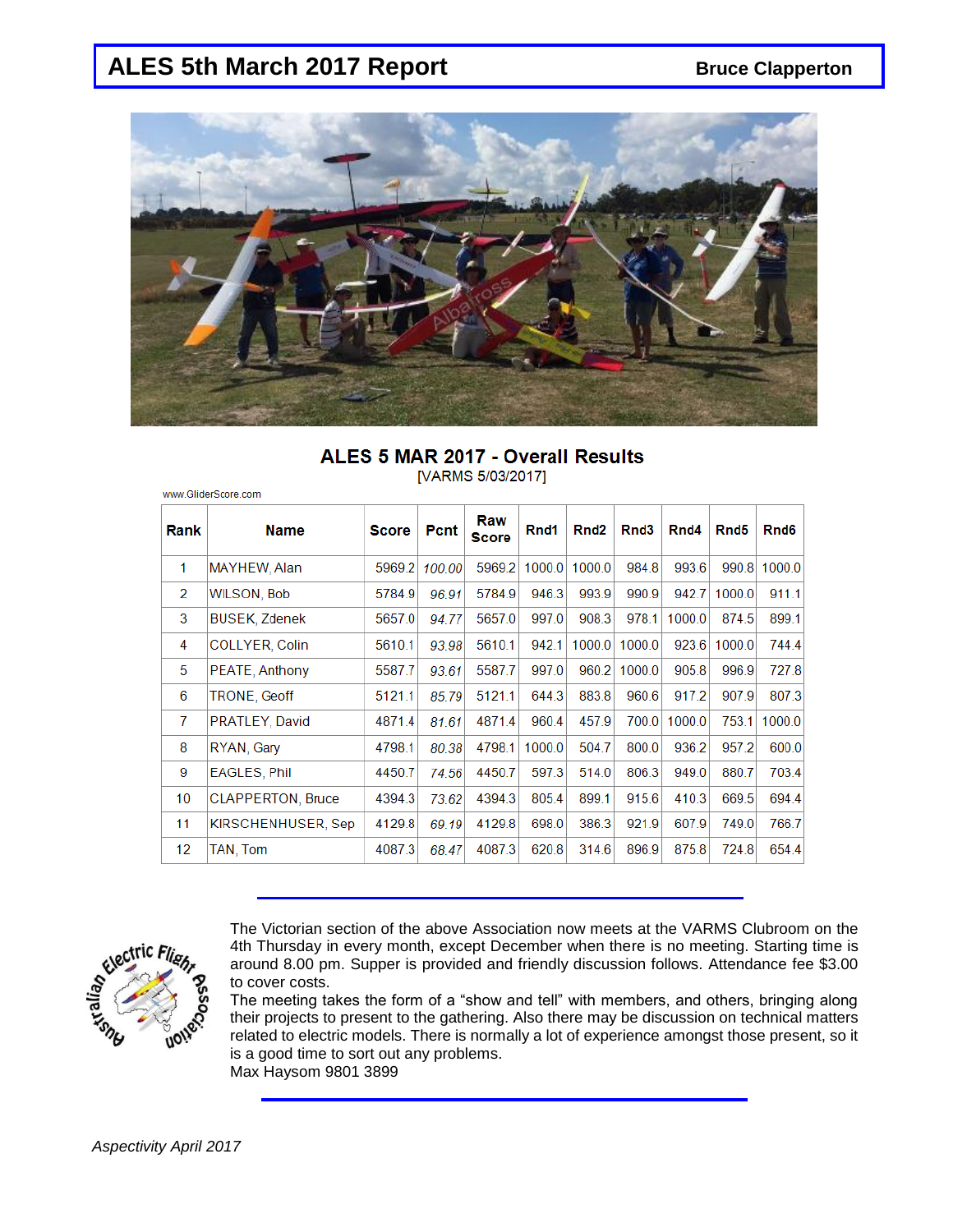## VARMS Aerotow – Sat 11 Feb **Bank Constructs** Geoff Hearn



Great weather, plenty of models and their owners, non-stop launching, first time aerotow inductees, different towplane/glider combinations, a couple of first flights for new models and lots of conversation and social interaction.

There were in excess of twenty different scale sailplanes flown on the day.

Many thanks are to be extended to Steve Malcman for his tireless aerotow launching and to Keith Schneider who ably manned the barbeque for all to enjoy.





*1:4 scale K8B – Colin Khan 1:4 scale S2G ASW-28 of Danny Malcman*



 *DG1000S of x Batterby Nearly complete 1:4 scale Kirby Kite of Neil Harker*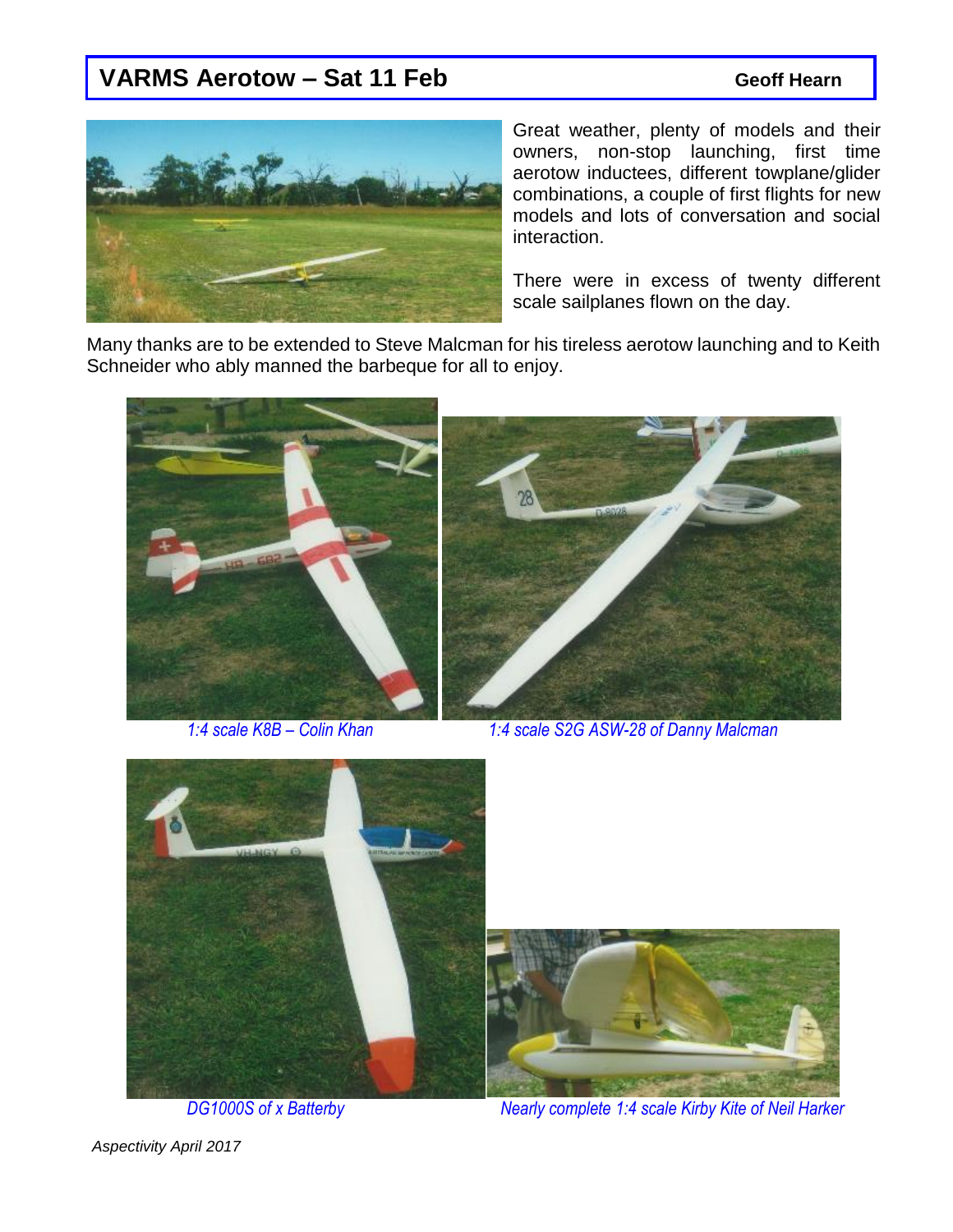

*1:4 scale Olympic built by Gary McDougall Neil Spencer's 1: 4 scale Olympia and now owned by Ron Hickman*







*Gary Ryan's 1:4 scale K6E Flex Innovation's BNF Semi-scale Cessna 170 owned by Keith Quigg*





 *Cub & Willow Wren Gary Ryan's 1:4 scale Willow Wren shortly after its 1st flight*



*Colin Collyer's 1:4 scale Swift Valiant tug of Keith Quigg*

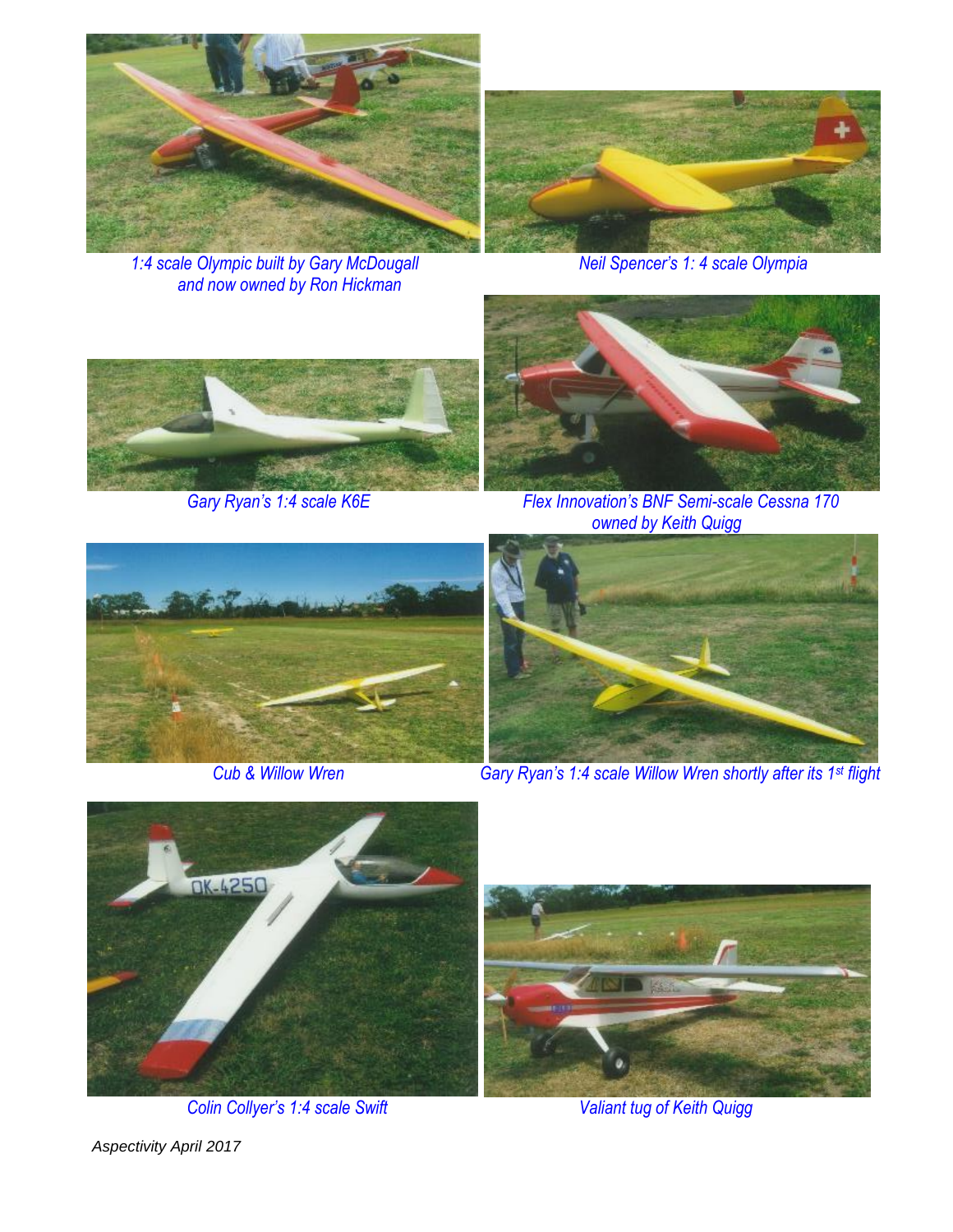### **VARMS MEMBERSHIP APPLICATION Financial Year 2017 / 2018**

**Circle** & **Complete ONE** of the following, **RENEWAL**, **RE-JOINING** or **NEW**, then **SIGN** and **DATE** application.

**RENEWAL** - current membership, if no change since last year complete **1,3, 7, 8** If changes, **1, 2, 3, 5, 7, 8 RE-JOINING** – lapsed membership greater than 12 months, complete **1, 2, 3, 4, 5, 7, 8 NEW** - membership, complete **1, 2, 3, 4, 5, 6, 7, 8**

|                                        | Surname |                                                         | First name                                                                                                                                                                                            | Second name                                                                                                                                                                                                                    |
|----------------------------------------|---------|---------------------------------------------------------|-------------------------------------------------------------------------------------------------------------------------------------------------------------------------------------------------------|--------------------------------------------------------------------------------------------------------------------------------------------------------------------------------------------------------------------------------|
|                                        |         |                                                         |                                                                                                                                                                                                       |                                                                                                                                                                                                                                |
|                                        |         | Number Street/Road                                      |                                                                                                                                                                                                       | Suburb / City / Town Post Code                                                                                                                                                                                                 |
|                                        |         |                                                         |                                                                                                                                                                                                       |                                                                                                                                                                                                                                |
|                                        |         |                                                         |                                                                                                                                                                                                       | E mail measurement contracts and the mail measurement of the contracts of Birth measurement of the contracts of Birth measurement of the contract of the contract of the contract of the contract of the contract of the contr |
|                                        |         |                                                         |                                                                                                                                                                                                       |                                                                                                                                                                                                                                |
|                                        |         | endorse application for consideration by the committee. |                                                                                                                                                                                                       | 4. New membership or lapsed member wishing to re-join must nominate a current financial member to                                                                                                                              |
|                                        |         |                                                         |                                                                                                                                                                                                       |                                                                                                                                                                                                                                |
|                                        |         | 5. Circle your MAAA category and rating.                |                                                                                                                                                                                                       | Glider - None / Bronze / Silver / Gold / Instructor                                                                                                                                                                            |
|                                        |         |                                                         |                                                                                                                                                                                                       | Power - None / Bronze / Silver / Gold / Instructor Helicopter - None / Bronze / Silver / Gold / Instructor                                                                                                                     |
|                                        |         |                                                         | VARMS member and holder of minimum bronze wing in the relevant category.                                                                                                                              | 6. If you are not holder of a glider, power or helicopter bronze wing you must have a "buddy" with you<br>at all times when you are flying to assist and maintain safe flying. A nominated buddy must be a current             |
|                                        |         |                                                         |                                                                                                                                                                                                       |                                                                                                                                                                                                                                |
|                                        |         |                                                         |                                                                                                                                                                                                       | 7. Circle method of payment EFT, CHQ or Cash Total payable to VARMS \$                                                                                                                                                         |
|                                        |         |                                                         |                                                                                                                                                                                                       |                                                                                                                                                                                                                                |
| may result in expulsion from the club. |         |                                                         | 8. New or re-joining members agree to a probationary period of 12 months prior to full membership.<br>the Victorian Association of Radio Model Soaring Inc. in force during their time of membership. | Members agree to abide by the Constitution, Club Rules, Field Rules and any Operating Disciplines of<br>The information provided is true and correct and it is understood that failure to comply with these rules              |
|                                        |         |                                                         |                                                                                                                                                                                                       |                                                                                                                                                                                                                                |
|                                        |         |                                                         | No payment by 30 June = No insurance + No flying<br>No fully completed membership application = No nametag + No flying                                                                                |                                                                                                                                                                                                                                |

**No display of current nametag = No flying**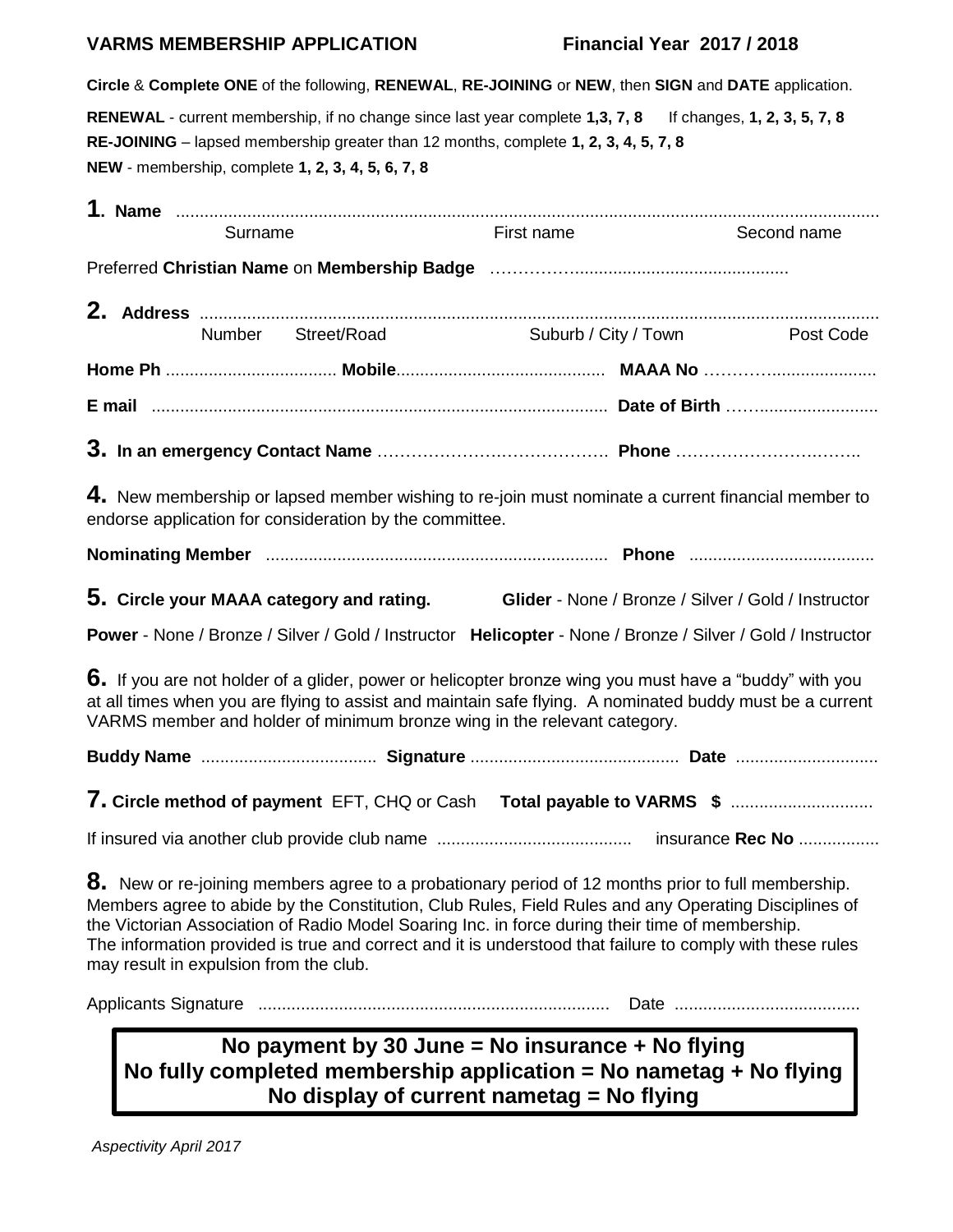## **INFORMATION TO COMPLETE MEMBERSHIP APPLICATION**

### **MEMBERSHIP FEES**

### **Full year 1 July – 30 June, Half year 1 Jan – 30 June, for new members only.**

| MAAA insured via VARMS full year, Senior:                                   | VARMS $$96 + VMAA$ Ins $$114 = $210.00$     |
|-----------------------------------------------------------------------------|---------------------------------------------|
| MAAA insured via VARMS full year, Junior or FT student:                     | VARMS $$25 + VMAA$ ins $$57 = $82.00$       |
| MAAA insured for full year via another club, Senior:                        | VARMS $$96 = $96.00$                        |
| MAAA insured for full year via another club, Junior or FT student:          | VARMS $$25 = $25.00$                        |
| MAAA insured via VARMS half Year, Senior:                                   | VARMS $$43 + VMAA$ ins $$62 = $105.00$      |
| MAAA insured via VARMS half Year, Junior or FT student:                     | VARMS $$12.50 + VMAA$ ins $$23.50 = $41.00$ |
| MAAA insured for half year via another club, Senior:                        | VARMS $$48 = $48.00$                        |
| MAAA insured for half year via another club, Junior or FT student:          | VARMS $$12.50 = $12.50$                     |
| MAAA insured via VARMS, life or honorary:                                   | VMAA Ins $$114 = $114.00$                   |
| Joining Fee applies only to re-joining or new members, juniors are excluded | Joining fee = $$50.00$                      |

### **PAYMENT**

E mail completed Membership Application to, **[treasurer@varms.org.au](mailto:treasurer@varms.org.au)**, or

Post to **The Treasurer, VARMS Inc., P.O. Box 4096, Knox City Centre, Vic. 3152**

Payment can be made by EFT, CHQ or Cash.

For EFT payments use BSB 633 000, Account No 158421362, include name and MAAA # as reference.

Make cheques Payable to VARMS.

### **INSURANCE**

If insured through another club, VARMS membership card will not be issued until MAAA have received payment from the other club.

Insurance through VARMS eliminates this issue.

### **MEMBERSHIP INFORMATION**

1. VMAA/MAAA insurance policy provides all members with public liability cover and includes personal accident cover for members aged 10 to 90 years.

2. A full time student is defined as 18 to 25 years as at  $1<sup>st</sup>$  July of the current year and attending a secondary or tertiary institution on a full time basis. Proof of attendance is required.

3. Junior membership is intended for those under the age of 18 years at the 1 $\rm{st}$  July of the current year.

4. You may be asked to provide a copy of your wings certificates and/or your MAAA affiliate card to confirm your claimed wings.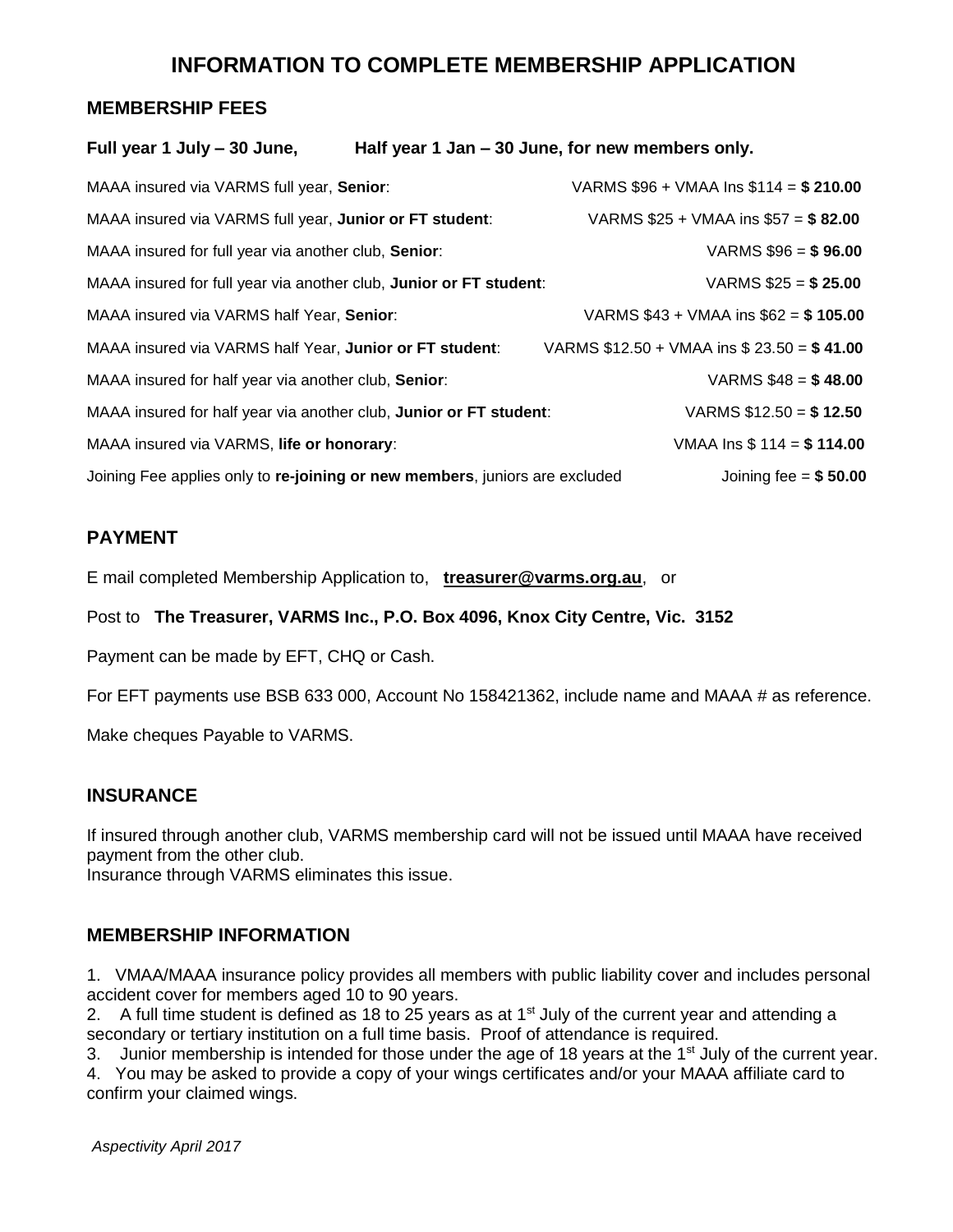

# **VARMS Level 2 Thermal Duration Task**

This task is designed for you to fly with only a timer and no other assistance.

- 1. Launch glider to approximately 100 metres altitude using bungee, winch or electric motor. If using electric launch, then switch off motor.
- 2. A stopwatch is then started by an adult observer. Fly for 10 minutes. No restarting of the motor is allowed and the use of a variometer is not allowed.
- 3. After 10 minutes, land within 30 sec. The nose of the model must finish within a rectangle 15x4 metres. The 15 m dimension is in line with the wind direction. The VARMS landing ropes are easiest to use for this.
- 4. The task is to be completed on 2 different dates. Any number of attempts can be made to achieve the task. 1, 2 and 3 must all be achieved in the same flight.
- 5. Complete this form and send it to the VARMS secretary for recording.

| <b>Pilot's Name</b><br>and address |                                      |
|------------------------------------|--------------------------------------|
| <b>Date</b>                        | <b>Observer's Name and signature</b> |
| <b>Date</b>                        | <b>Observer's Name and signature</b> |

## **Address : PO Box 4096 Knox City 3152**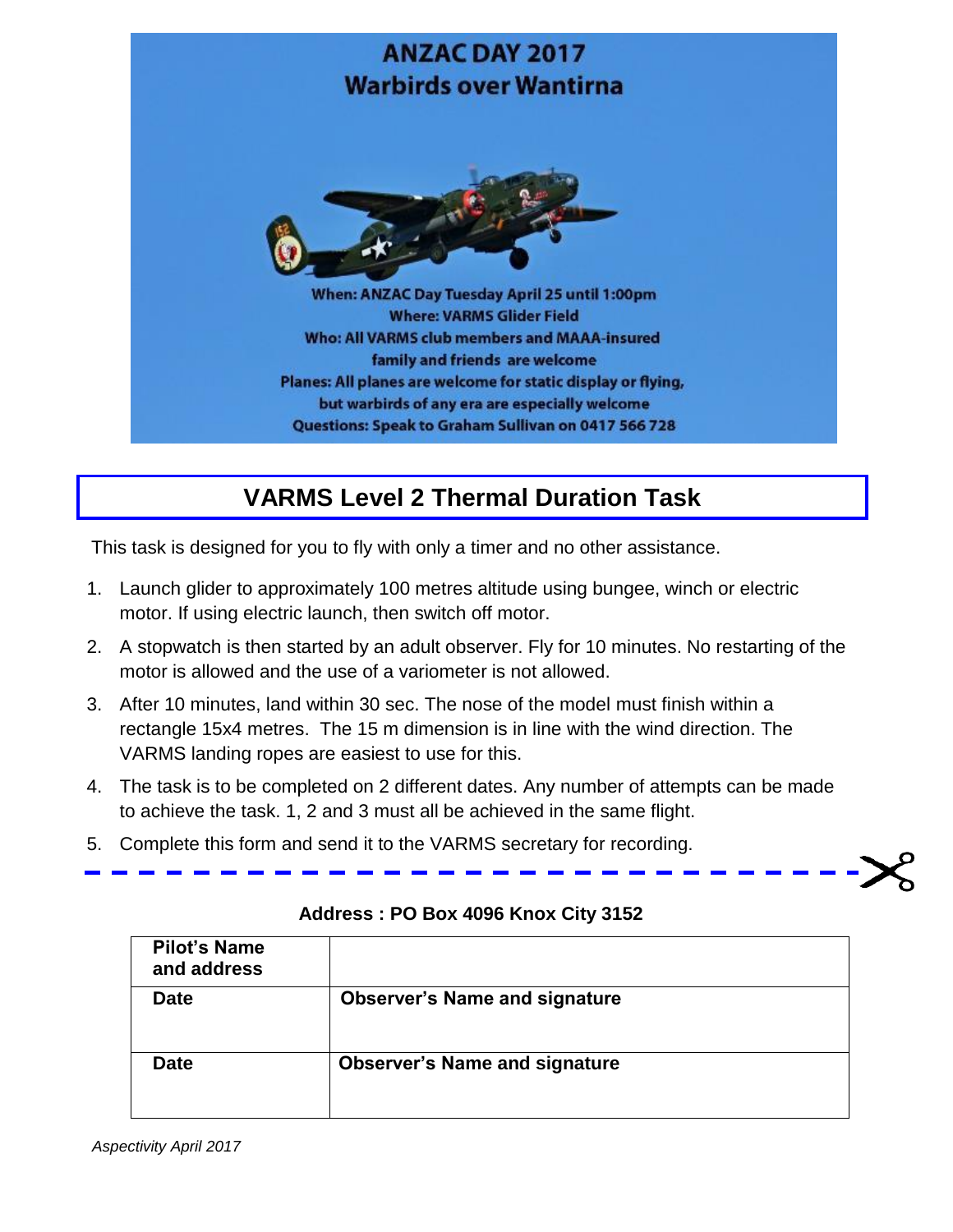

**\*Aerotow: Second Saturday each month, 12.00 Noon till 5.00 pm "Glider" is any Glider, or electric glider, flown as a glider, ie. climb and glide Clubrooms: All days 7.00 am till 11.00 pm**

|                                                                                  | <b>Mon</b>   | Tue          | <b>Wed</b>   | <b>Thur</b>  | Fri.   | <b>Sat</b>   | <b>Sun</b> |  |
|----------------------------------------------------------------------------------|--------------|--------------|--------------|--------------|--------|--------------|------------|--|
| <b>8am-Noon (power)</b><br>Dawn-Noon (glider)                                    | <b>Power</b> | Glider       | <b>Power</b> | Glider       | Power  | <b>Power</b> | Glider     |  |
| Noon-5pm (AEST) (power)<br>Noon-5pm (AEDST) (power)<br><b>Noon-Dusk (glider)</b> | Glider       | <b>Power</b> | Glider       | <b>Power</b> | Glider | Glider       | Glider     |  |

For queries or problems regarding this timetable, please contact Max Haysom or Colin Collyer.

### **The Keyboard**

Your frequency key should have your full name written clearly on it so that you can be easily recognised and contacted in case of a frequency clash. Mobile phone number on the key is a good idea too, in case you have departed and left your key in the board thus stopping someone else using that frequency. Members using 2.4 GHz sets should still insert a standard key in the appropriate section of the keyboard.

**All material published in Aspectivity is the copyright of the author of the article.**